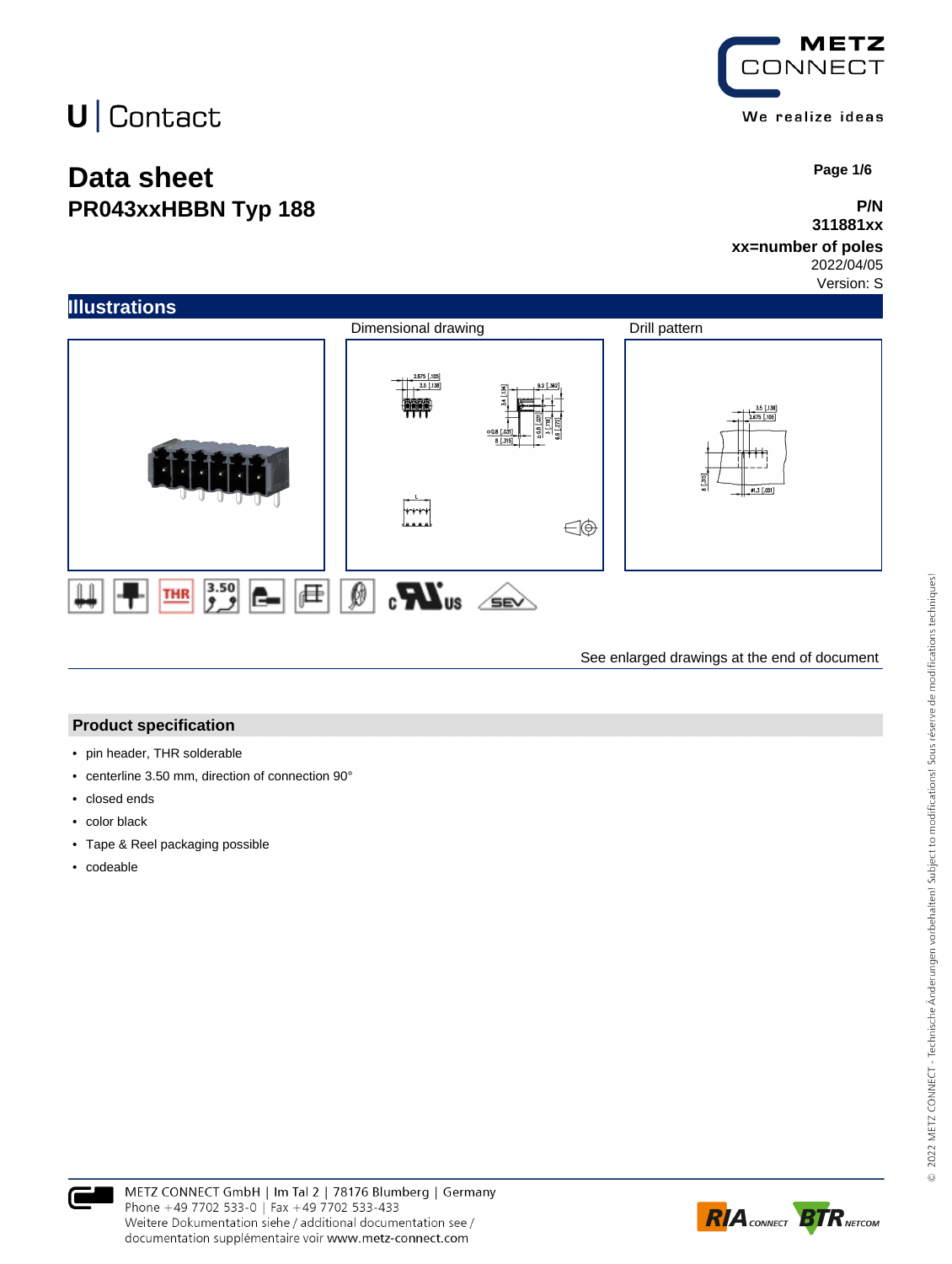### **Data sheet PR043xxHBBN Typ 188**



 **Page 2/6**

#### **P/N 311881xx**

### **xx=number of poles**

2022/04/05 Version: S

|  |  | Technical Data |
|--|--|----------------|
|  |  |                |

| <b>General Data</b>                |                                      |                |                |  |
|------------------------------------|--------------------------------------|----------------|----------------|--|
| Solder pin length                  | 3.4 mm                               |                |                |  |
| min. number of poles               | $\overline{2}$                       |                |                |  |
| max. number of poles               | 16                                   |                |                |  |
| Insulating material class          | <b>CTI 600</b>                       |                |                |  |
| clearance/creepage dist.           | $2.7$ mm                             |                |                |  |
| Protection category                | IP <sub>00</sub>                     |                |                |  |
| <b>Rated current</b>               | 10A                                  |                |                |  |
| Overvoltage category               | $\overline{\mathsf{III}}$            | $\mathbb{H}$   | $\mathbf{I}$   |  |
| Pollution degree                   | 3                                    | $\overline{2}$ | $\overline{2}$ |  |
| Rated voltage                      | 200 V                                | 500 V          | 500 V          |  |
| Rated test voltage                 | $2.5$ kV                             | $2.5$ kV       | $2.5$ kV       |  |
| <b>Approvals</b>                   |                                      |                |                |  |
| V/A                                | 300 / 10                             |                |                |  |
| approval UL - File No.             | E121004                              |                |                |  |
| $1.5$ mm <sup>2</sup><br>SEV       | 130 V / 2.5 kV / 10 A / 0.8 x 0.8 mm |                |                |  |
| <b>Material</b>                    |                                      |                |                |  |
| insulating material                | <b>PA66/6T</b>                       |                |                |  |
| flammability class                 | $\overline{V}$                       |                |                |  |
| contact pin material               | CuMg                                 |                |                |  |
| contact pin surface                | $Ni + Sn$                            |                |                |  |
| <b>Glow-Wire Flammability GWFI</b> | 960 °C acc. to IEC 60695-2-12        |                |                |  |
| <b>Glow-Wire Flammability GWIT</b> | 775 °C acc. to IEC 60695-2-13        |                |                |  |
| <b>REACh</b>                       | compliant                            |                |                |  |
| <b>Climatic Data</b>               |                                      |                |                |  |
| upper limit temperature            | 105 °C                               |                |                |  |
| lower limit temperature            | $-40 °C$                             |                |                |  |
| general                            |                                      |                |                |  |
| Tolerance                          | ISO 2768 - mH                        |                |                |  |
| Solderability                      | Acc. to IPC/JEDEC J-STD-020D-MSL 1   |                |                |  |



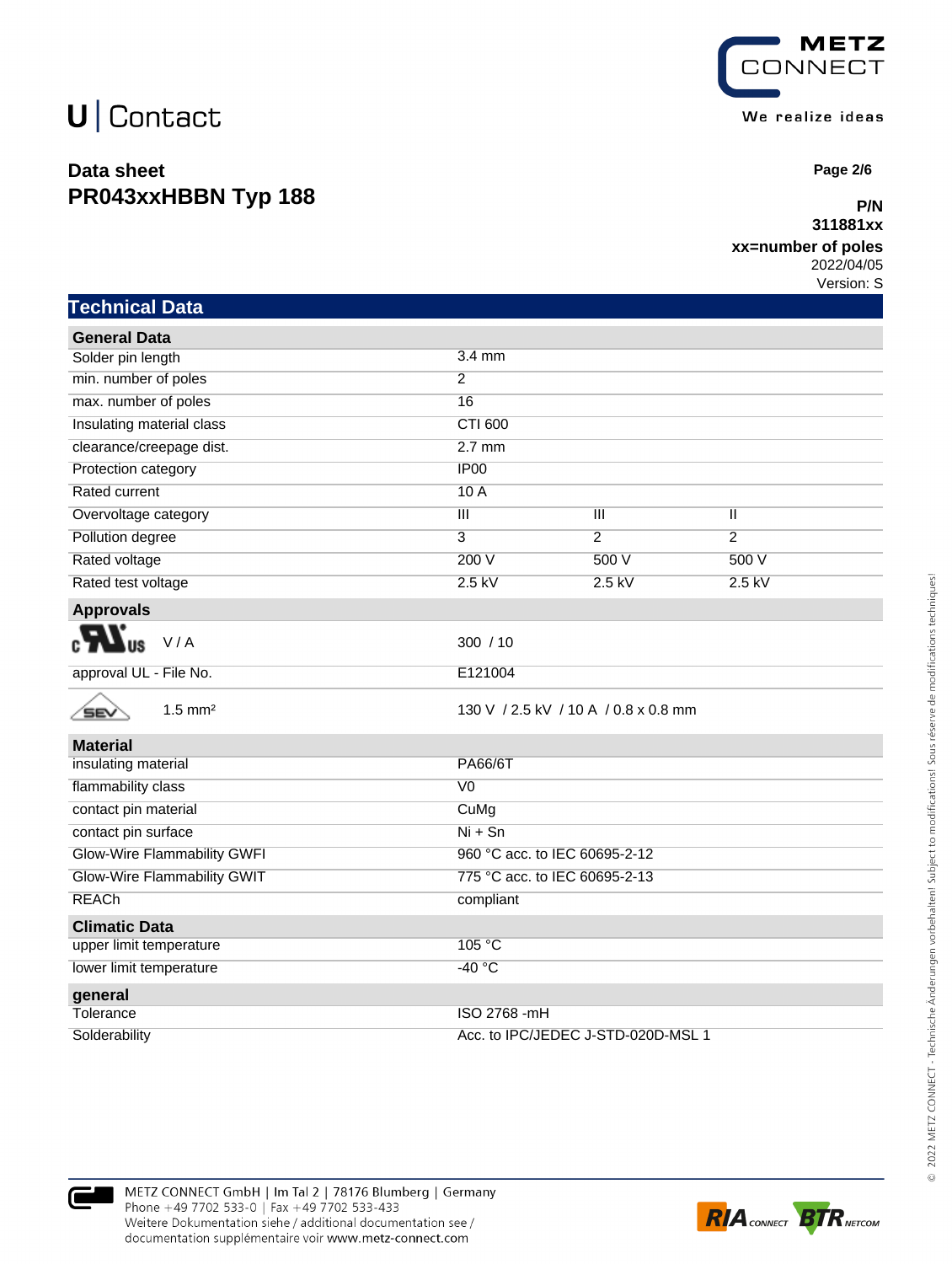### **Data sheet PR043xxHBBN Typ 188**



 **Page 3/6**

**P/N 311881xx**

**xx=number of poles** 2022/04/05

Version: S

| <b>Accessories</b> |                                                |  |  |  |  |
|--------------------|------------------------------------------------|--|--|--|--|
| <b>P/N</b>         | <b>Designation</b>                             |  |  |  |  |
| 720293-01-2        | Coding Star for pin header, centerline 3.81 mm |  |  |  |  |



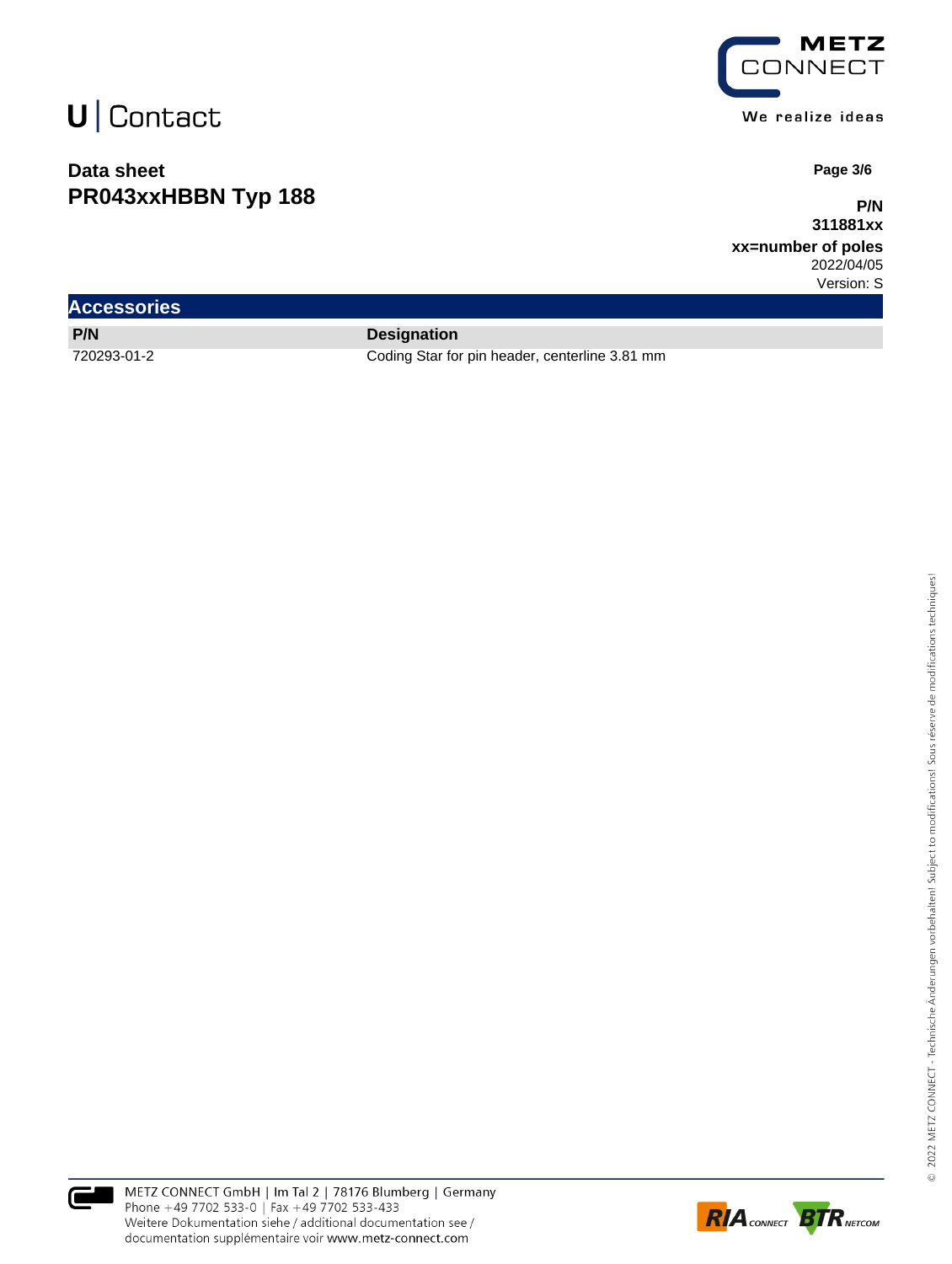### **Data sheet PR043xxHBBN Typ 188**



 **Page 4/6**

#### **P/N 311881xx**

#### **xx=number of poles** 2022/04/05 Version: S

| <b>Counterpart of</b> |                     |  |  |  |  |
|-----------------------|---------------------|--|--|--|--|
| P/N                   | <b>Designation</b>  |  |  |  |  |
| 310891                | FT143xxVBFC Typ 089 |  |  |  |  |
| 313391                | RP033xxVBLC Typ 339 |  |  |  |  |
| 316131                | RP043xxHBLD Typ 613 |  |  |  |  |
| 316141                | RP043xxHBLC Typ 614 |  |  |  |  |
| ASP043                | SP043xxVBNN ASP043  |  |  |  |  |
| ASP063                | SP063xxVGNN ASP063  |  |  |  |  |



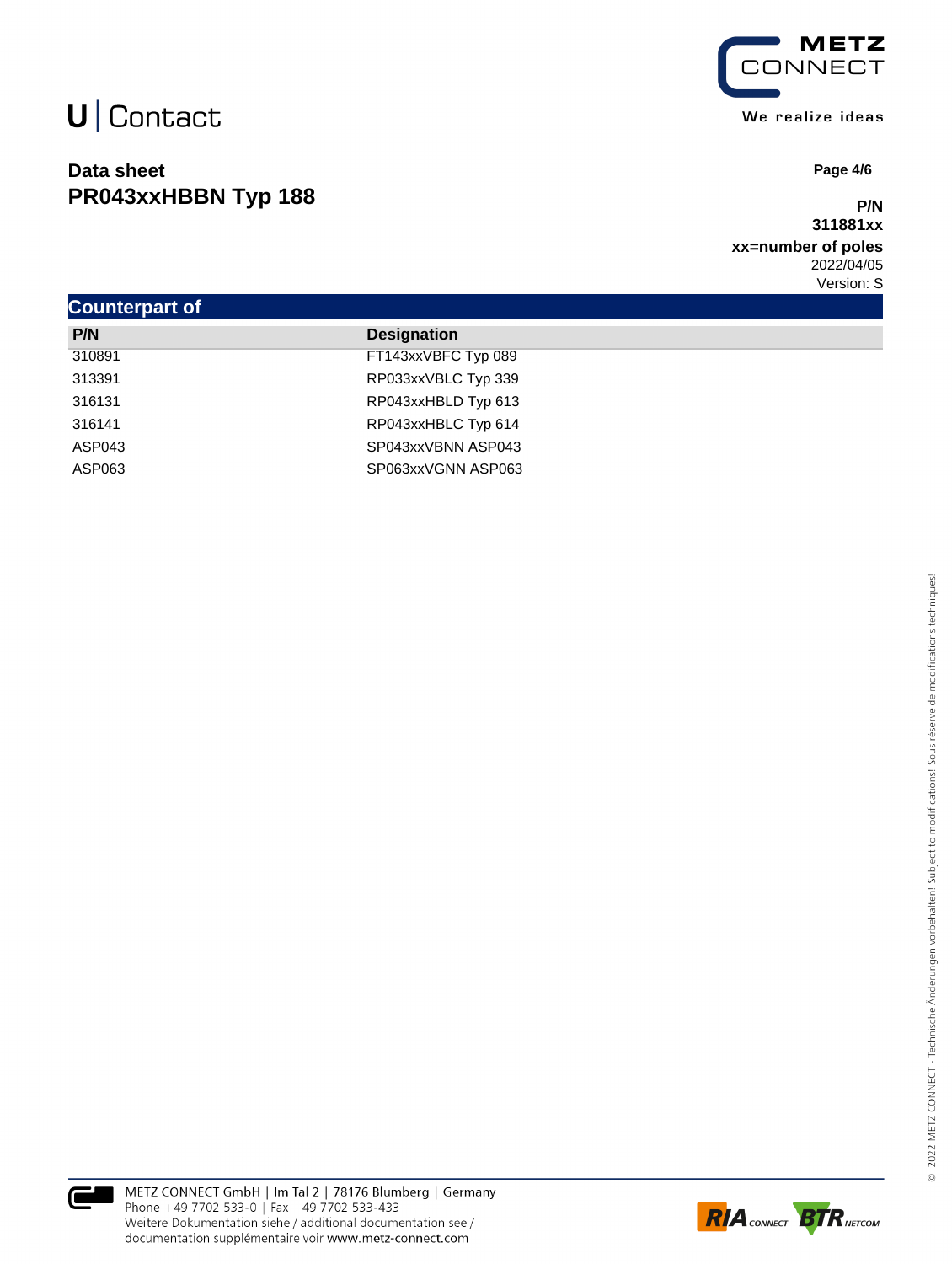### **Data sheet PR043xxHBBN Typ 188**



 **Page 5/6**

### **P/N 311881xx**

#### **xx=number of poles** 2022/04/05

Version: S



L=(pole size - 1) x centerline  $+ 5.35$  mm  $[0.211]$